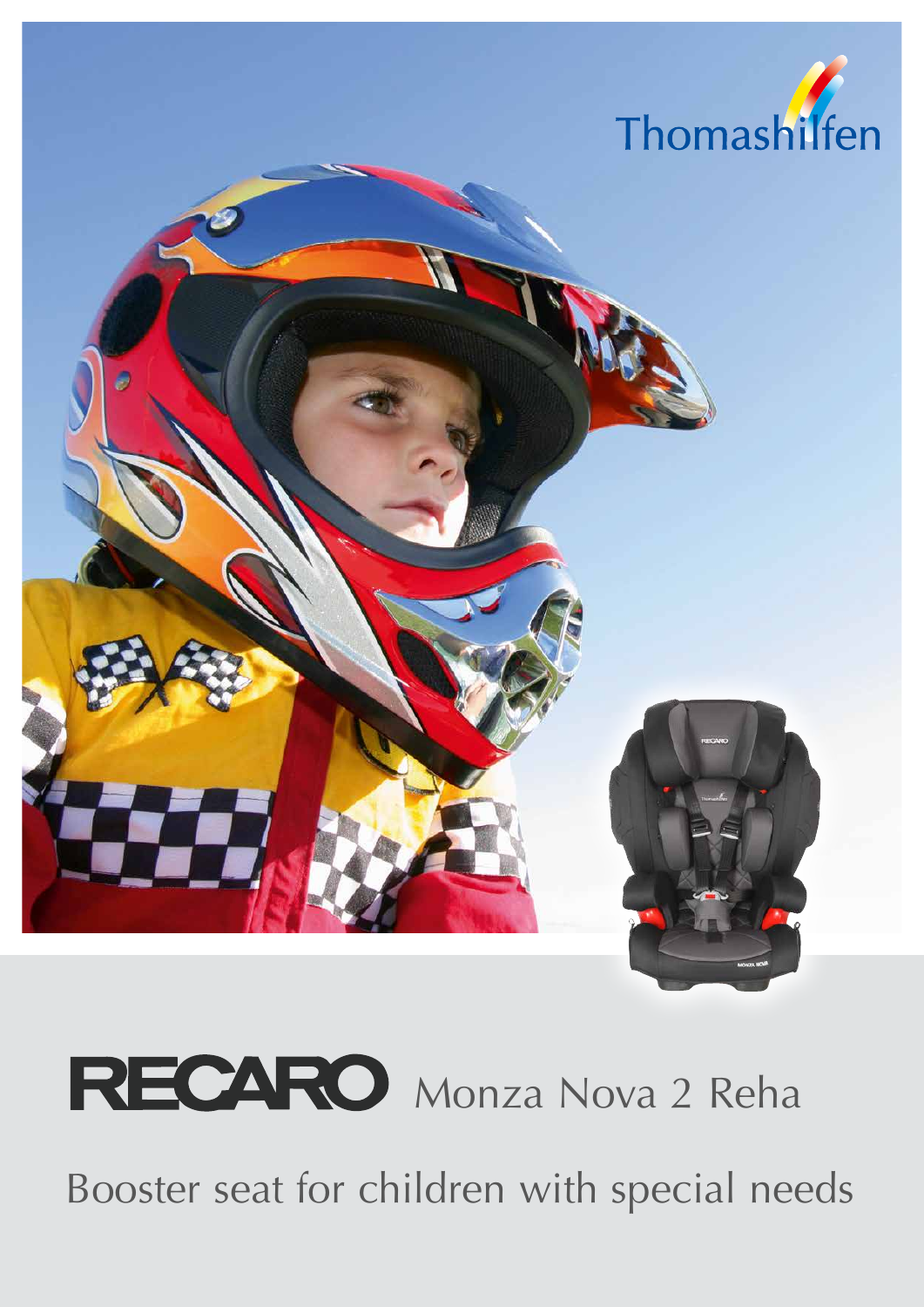*The safety of my child is most important to me. Generally, I am a careful driver, but you never know. In case of an accident I have to be 100% sure that the car seat protects my child against injuries. " "*

Susanne Bessel, mother

#### **RECARO** Monza Nova 2 Reha is reliably tested many times

- FMVSS 213 (*NHTSA Standard for USA Car Seats)*
- $\bigvee$  UN/ECE R 44/04
	- *(United Nations Economic Commission for Europe – regulation for child restraint systems)*
- DEKRA *(tests for "Special Needs Restraint")* incl. testing of all rehab accessories
- Manufacturer's guarantee



#### **Pay attention to this seal**

Thus you can be sure that the **rehab seat** successfully passed the necessary overload-test up to 50 kg / 110.2 lbs according to ECE R 44/04.



I OF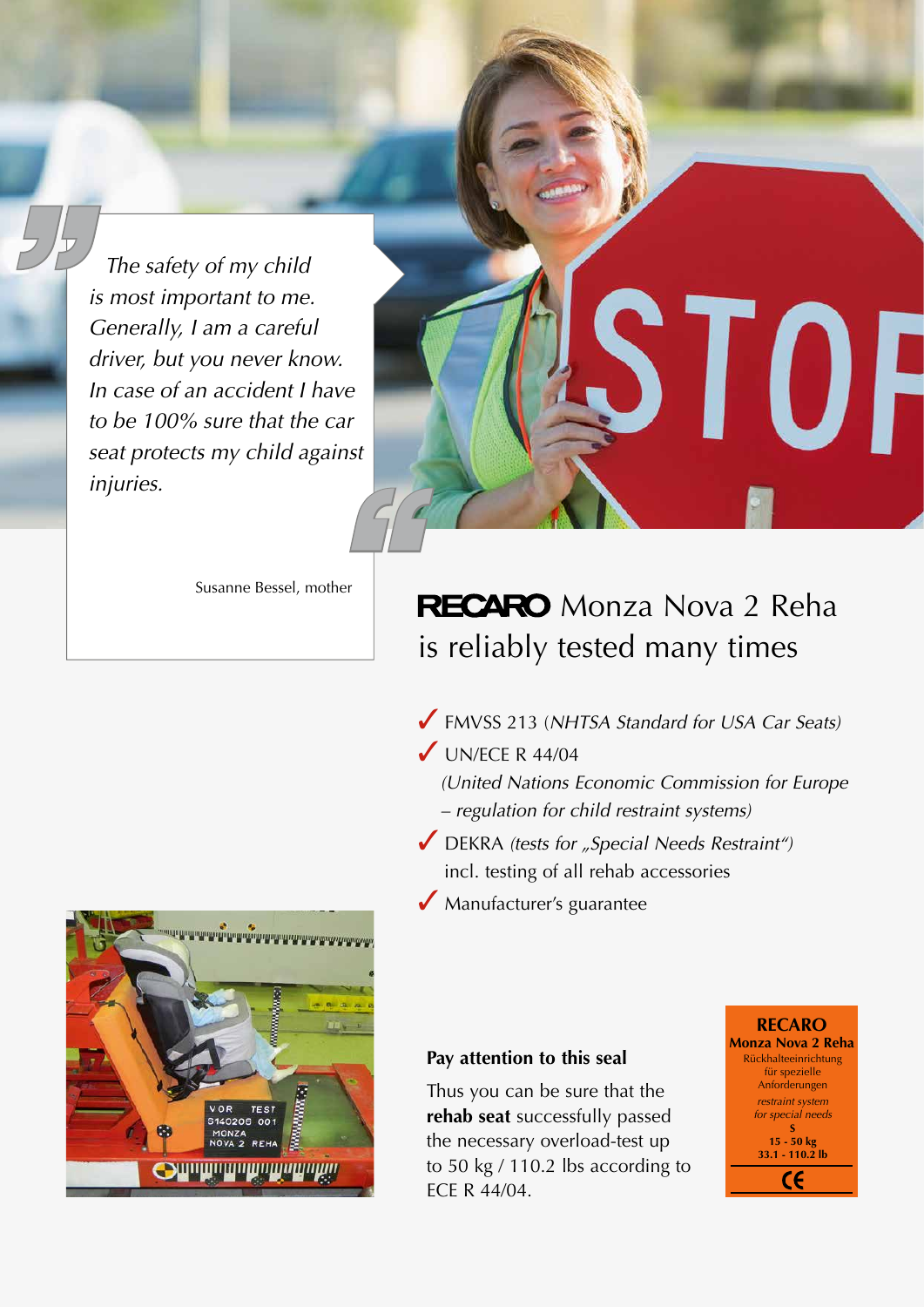

### + Rehab-equipment INCLUSIVE

**ACCESSORIES** *(more available)*



The practical padded swivel base, the Seatfix connection for ISOFIX and the footrest give additional stability.



The seat wedge inside and below provide a relaxed resting position during the journey. The abduction block offers extra positioning for children whose legs cross or "scissor".



The table is a support surface and an additional impact shield that also prevents the child from attempting to unbuckle the 5-point positioning harness.



# EXTRA SUPPORTIVE for children with special needs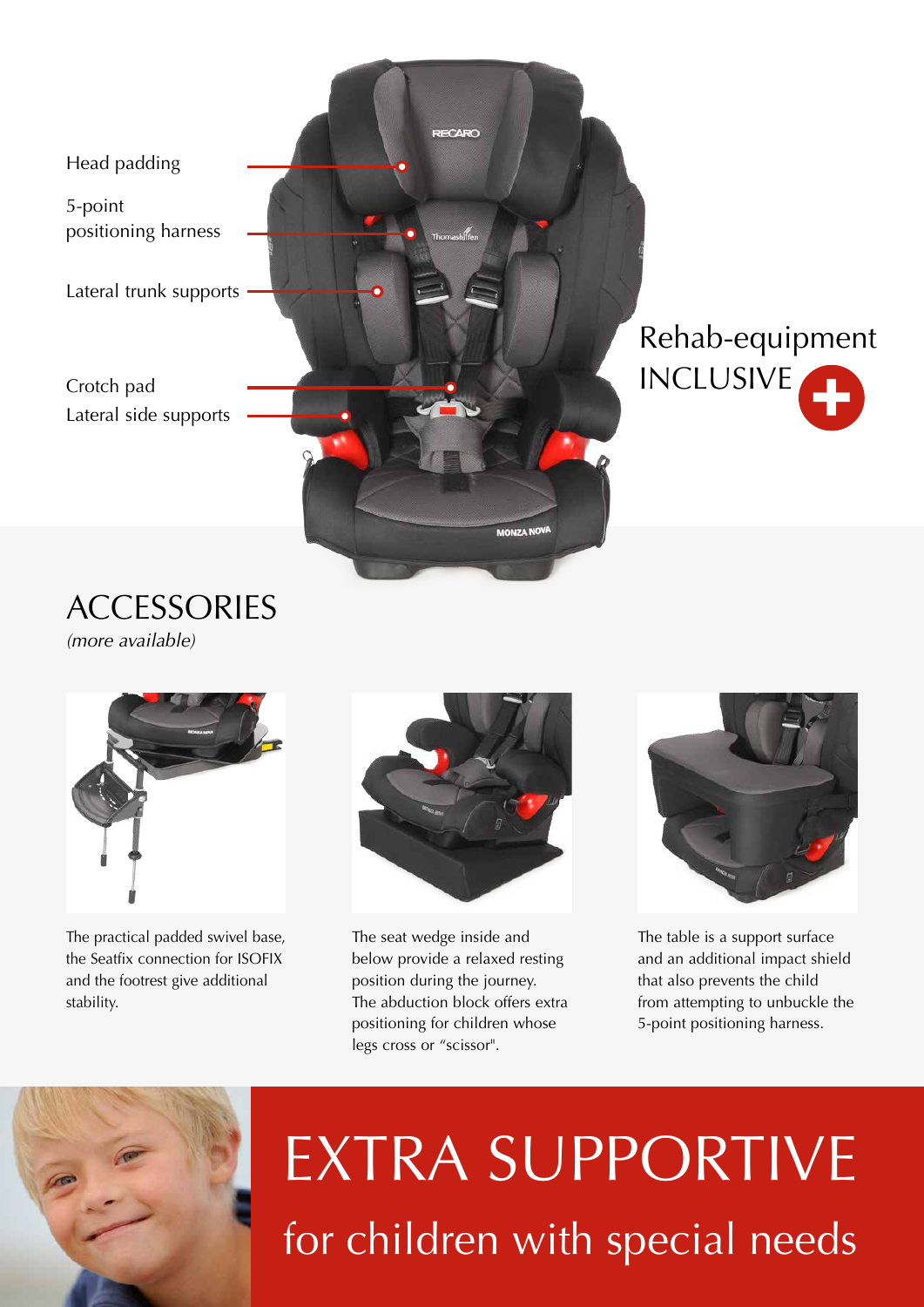### **RECARO** Monza Nova 2 Reha

Lightweight booster seat exceeds highest safety standard



Quick and easy seat transfer from one vehicle to another.



Lightest rehab seat in its class that you can carry with one finger ... Yet it carries a child up to 15 to 50 kg / 33 to 110 lbs.

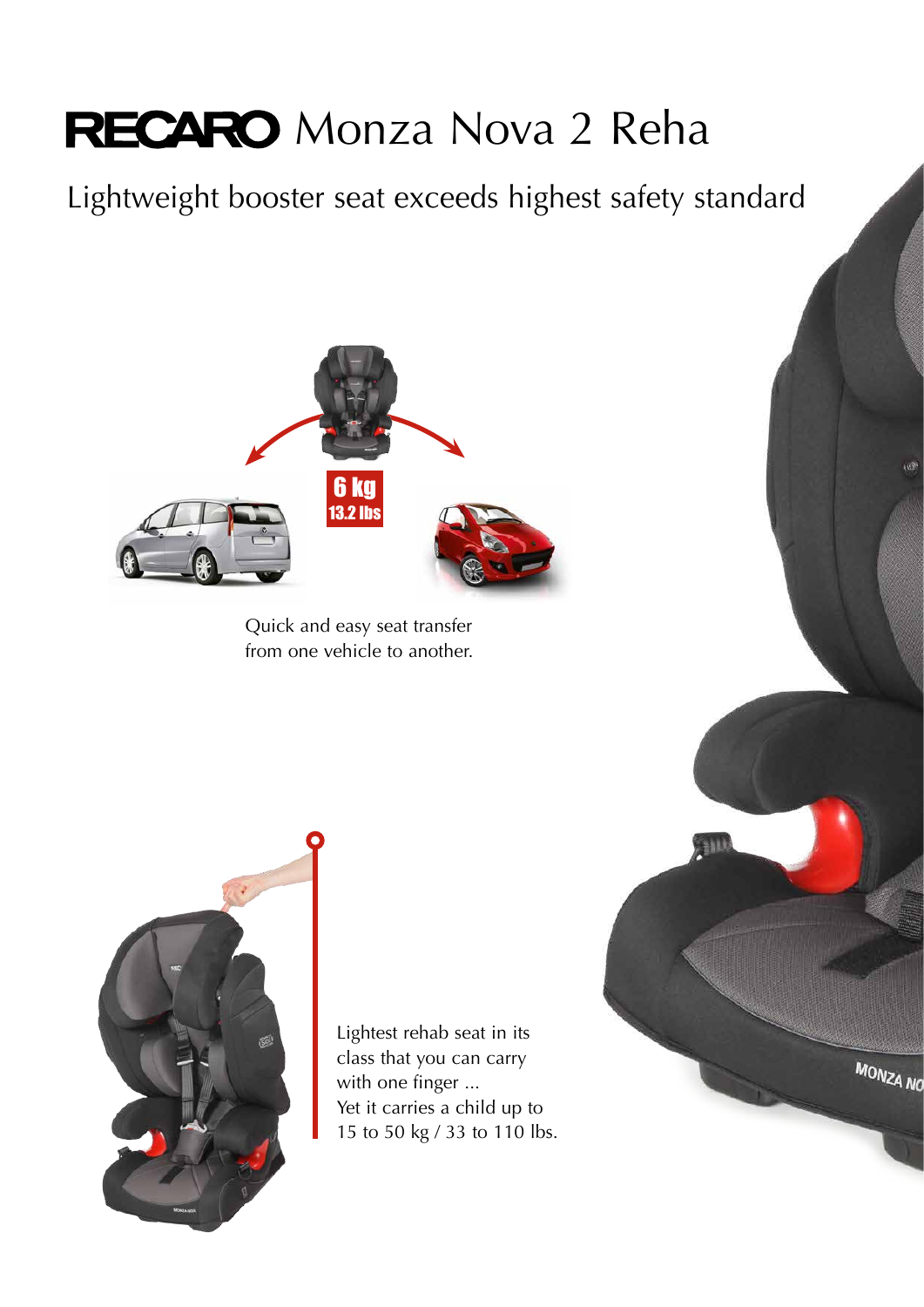

Thomashilfen Finely designed to make life easier